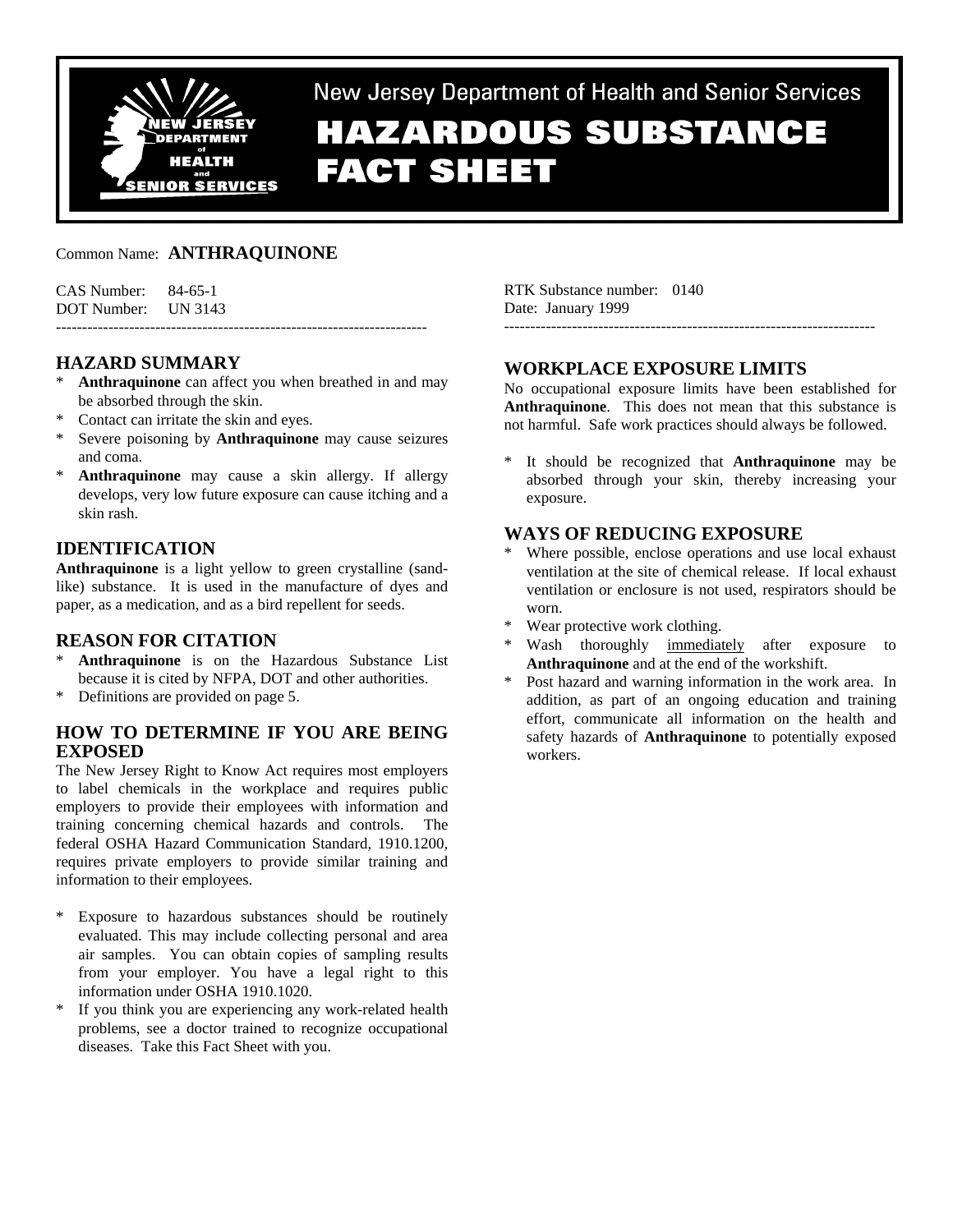# **ANTHRAQUINONE page 2 of 6**

This Fact Sheet is a summary source of information of all potential and most severe health hazards that may result from exposure. Duration of exposure, concentration of the substance and other factors will affect your susceptibility to any of the potential effects described below.

---------------------------------------------------------------------------

# **HEALTH HAZARD INFORMATION**

#### **Acute Health Effects**

The following acute (short-term) health effects may occur immediately or shortly after exposure to **Anthraquinone**:

- \* Contact can irritate the skin and eyes.
- \* Severe poisoning by **Anthraquinone** may cause seizures and coma.

#### **Chronic Health Effects**

The following chronic (long-term) health effects can occur at some time after exposure to **Anthraquinone** and can last for months or years:

#### **Cancer Hazard**

\* According to the information presently available to the New Jersey Department of Health and Senior Services, **Anthraquinone** has not been tested for its ability to cause cancer in animals.

#### **Reproductive Hazard**

According to the information presently available to the New Jersey Department of Health and Senior Services, **Anthraquinone** has not been tested for its ability to affect reproduction.

#### **Other Long-Term Effects**

Anthraquinone may cause a skin allergy. If allergy develops, very low future exposure can cause itching and a skin rash.

# **MEDICAL**

#### **Medical Testing**

If symptoms develop or overexposure is suspected, the following is recommended:

\* Evaluation by a qualified allergist, including careful exposure history and special testing, may help diagnose skin allergy.

Any evaluation should include a careful history of past and present symptoms with an exam. Medical tests that look for damage already done are not a substitute for controlling exposure.

Request copies of your medical testing. You have a legal right to this information under OSHA 1910.1020.

## **WORKPLACE CONTROLS AND PRACTICES**

Unless a less toxic chemical can be substituted for a hazardous substance, **ENGINEERING CONTROLS** are the most effective way of reducing exposure. The best protection is to enclose operations and/or provide local exhaust ventilation at the site of chemical release. Isolating operations can also reduce exposure. Using respirators or protective equipment is less effective than the controls mentioned above, but is sometimes necessary.

In evaluating the controls present in your workplace, consider: (1) how hazardous the substance is, (2) how much of the substance is released into the workplace and (3) whether harmful skin or eye contact could occur. Special controls should be in place for highly toxic chemicals or when significant skin, eye, or breathing exposures are possible.

In addition, the following control is recommended:

Where possible, automatically transfer **Anthraquinone** from drums or other storage containers to process containers.

Good **WORK PRACTICES** can help to reduce hazardous exposures. The following work practices are recommended:

- \* Workers whose clothing has been contaminated by **Anthraquinone** should change into clean clothing promptly.
- Contaminated work clothes should be laundered by individuals who have been informed of the hazards of exposure to **Anthraquinone**.
- Eye wash fountains should be provided in the immediate work area for emergency use.
- If there is the possibility of skin exposure, emergency shower facilities should be provided.
- On skin contact with **Anthraquinone**, immediately wash or shower to remove the chemical. At the end of the workshift, wash any areas of the body that may have contacted **Anthraquinone**, whether or not known skin contact has occurred.
- \* Do not eat, smoke, or drink where **Anthraquinone** is handled, processed, or stored, since the chemical can be swallowed. Wash hands carefully before eating, drinking, smoking, or using the toilet.
- Use a vacuum or a wet method to reduce dust during clean-up. DO NOT DRY SWEEP.

## **PERSONAL PROTECTIVE EQUIPMENT**

WORKPLACE CONTROLS ARE BETTER THAN PERSONAL PROTECTIVE EQUIPMENT. However, for some jobs (such as outside work, confined space entry, jobs done only once in a while, or jobs done while workplace controls are being installed), personal protective equipment may be appropriate.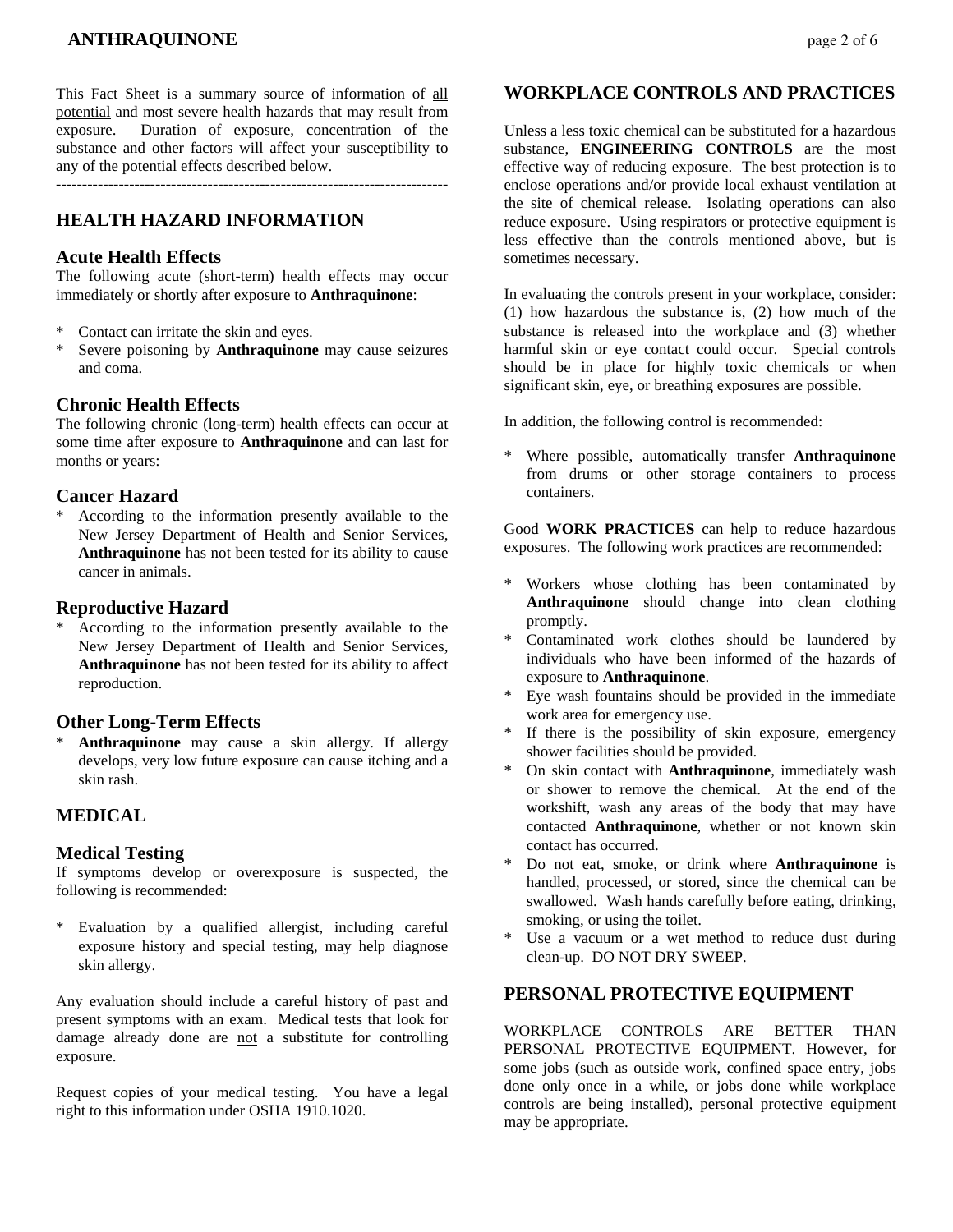# **ANTHRAQUINONE page 3 of 6**

OSHA 1910.132 requires employers to determine the appropriate personal protective equipment for each hazard and to train employees on how and when to use protective equipment.

The following recommendations are only guidelines and may not apply to every situation.

## **Clothing**

- \* Avoid skin contact with **Anthraquinone**. Wear protective gloves and clothing. Safety equipment suppliers/manufacturers can provide recommendations on the most protective glove/clothing material for your operation.
- \* All protective clothing (suits, gloves, footwear, headgear) should be clean, available each day, and put on before work.

#### **Eye Protection**

\* Wear impact resistant eye protection with side shields or goggles.

## **Respiratory Protection**

#### **IMPROPER USE OF RESPIRATORS IS DANGEROUS.**

Such equipment should only be used if the employer has a written program that takes into account workplace conditions, requirements for worker training, respirator fit testing and medical exams, as described in OSHA 1910.134.

- \* For field applications check with your supervisor and your safety equipment supplier regarding the appropriate respiratory equipment.
- NIOSH has established new testing and certification requirements for negative pressure, air purifying, particulate filter and filtering facepiece respirators. The filter classifications of dust/mist/fume, paint spray or pesticide prefilters, and filters for radon daughters, have been replaced with the N, R, and P series. Each series has three levels of filtering efficiency: 95%, 99%, and 99.9%. Check with your safety equipment supplier or your respirator manufacturer to determine which respirator is appropriate for your facility.
- \* If while wearing a filter or cartridge respirator you can smell, taste, or otherwise detect **Anthraquinone**, or if while wearing particulate filters abnormal resistance to breathing is experienced, or eye irritation occurs while wearing a full facepiece respirator, leave the area immediately. Check to make sure the respirator-to-face seal is still good. If it is, replace the filter or cartridge. If the seal is no longer good, you may need a new respirator.
- Be sure to consider all potential exposures in your workplace. You may need a combination of filters, prefilters or cartridges to protect against different forms of a chemical (such as vapor and mist) or against a mixture of chemicals.

Where the potential for high exposure exists, use a MSHA/NIOSH approved supplied-air respirator with a full facepiece operated in a pressure-demand or other positivepressure mode. For increased protection use in combination with an auxiliary self-contained breathing apparatus operated in a pressure-demand or other positivepressure mode.

#### **QUESTIONS AND ANSWERS**

- Q: If I have acute health effects, will I later get chronic health effects?
- A: Not always. Most chronic (long-term) effects result from repeated exposures to a chemical.
- Q: Can I get long-term effects without ever having shortterm effects?
- A: Yes, because long-term effects can occur from repeated exposures to a chemical at levels not high enough to make you immediately sick.
- Q: What are my chances of getting sick when I have been exposed to chemicals?
- A: The likelihood of becoming sick from chemicals is increased as the amount of exposure increases. This is determined by the length of time and the amount of material to which someone is exposed.
- Q: When are higher exposures more likely?
- A: Conditions which increase risk of exposure include dust releasing operations (grinding, mixing, blasting, dumping, etc.), other physical and mechanical processes (heating, pouring, spraying, spills and evaporation from large surface areas such as open containers), and "confined space" exposures (working inside vats, reactors, boilers, small rooms, etc.).
- Q: Is the risk of getting sick higher for workers than for community residents?
- A: Yes. Exposures in the community, except possibly in cases of fires or spills, are usually much lower than those found in the workplace. However, people in the community may be exposed to contaminated water as well as to chemicals in the air over long periods. This may be a problem for children or people who are already ill.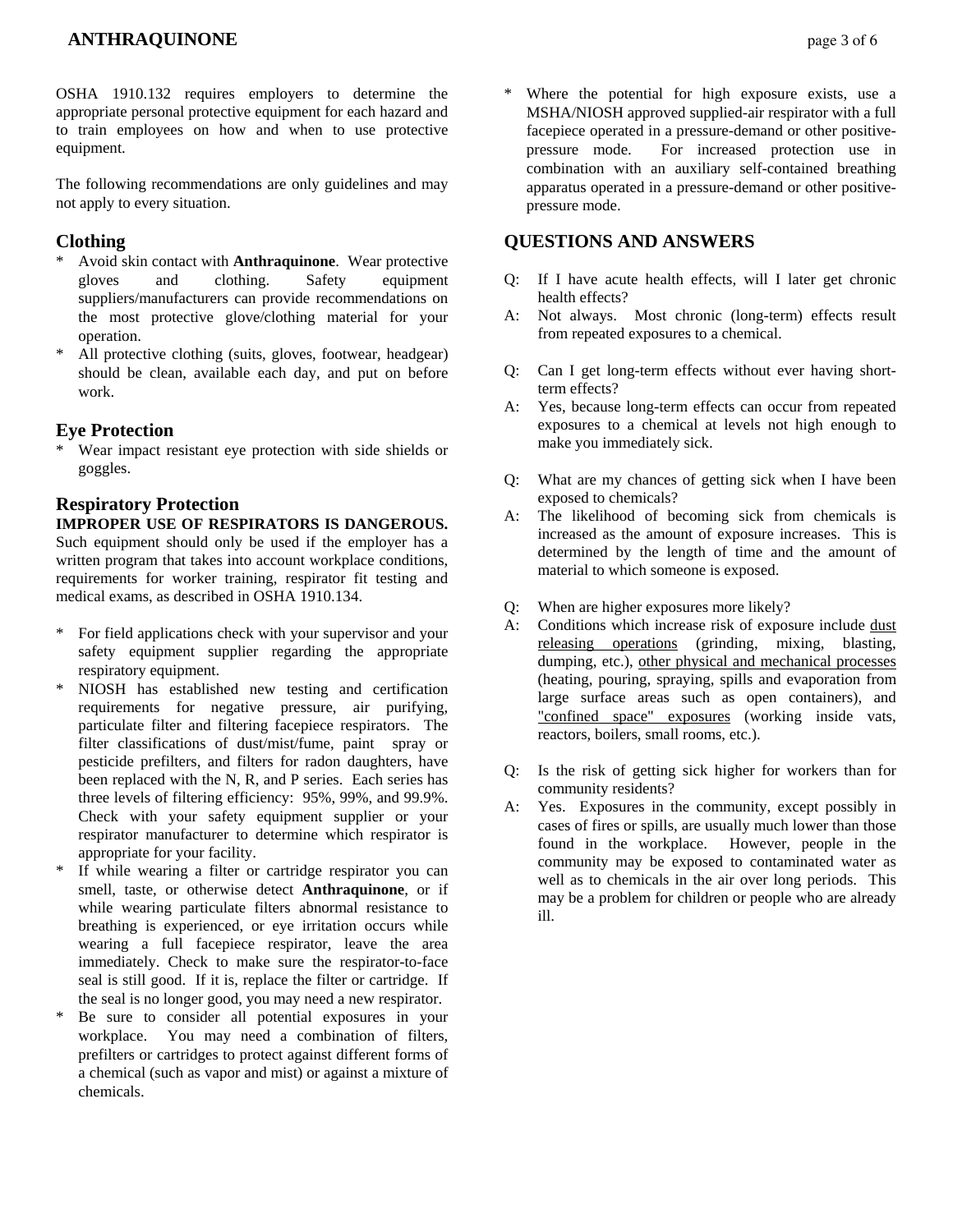#### --------------------------------------------------------------------------- The following information is available from:

 New Jersey Department of Health and Senior Services Occupational Disease and Injury Services PO Box 360 Trenton, NJ 08625-0360 (609) 984-1863 (609) 292-5677 (fax)

Web address: http://www.state.nj.us/health/eoh/odisweb/

#### **Industrial Hygiene Information**

Industrial hygienists are available to answer your questions regarding the control of chemical exposures using exhaust ventilation, special work practices, good housekeeping, good hygiene practices, and personal protective equipment including respirators. In addition, they can help to interpret the results of industrial hygiene survey data.

#### **Medical Evaluation**

If you think you are becoming sick because of exposure to chemicals at your workplace, you may call personnel at the Department of Health and Senior Services, Occupational Disease and Injury Services, who can help you find the information you need.

#### **Public Presentations**

Presentations and educational programs on occupational health or the Right to Know Act can be organized for labor unions, trade associations and other groups.

#### **Right to Know Information Resources**

The Right to Know Infoline (609) 984-2202 can answer questions about the identity and potential health effects of chemicals, list of educational materials in occupational health, references used to prepare the Fact Sheets, preparation of the Right to Know survey, education and training programs, labeling requirements, and general information regarding the Right to Know Act. Violations of the law should be reported to (609) 984-2202.

---------------------------------------------------------------------------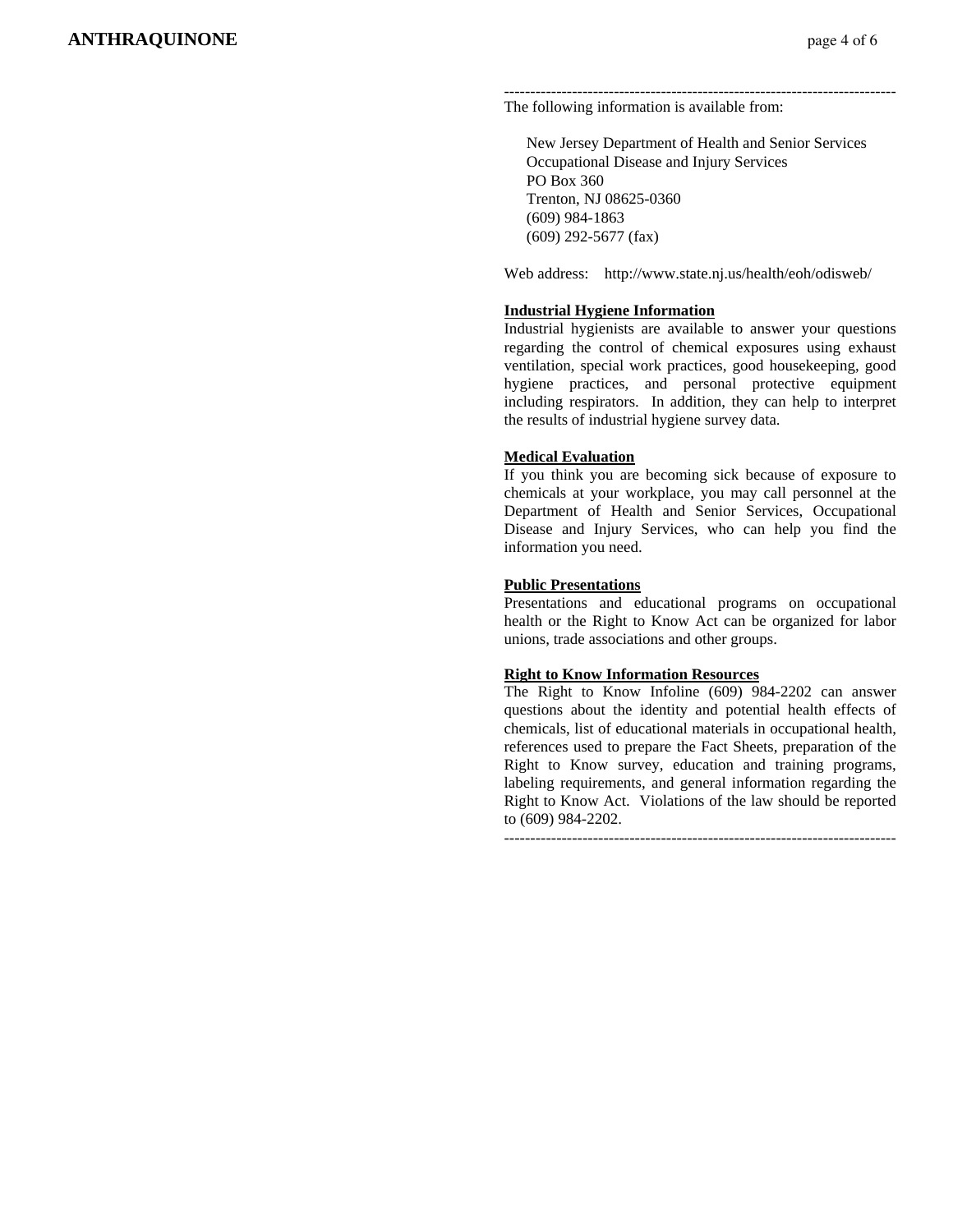## **DEFINITIONS**

**ACGIH** is the American Conference of Governmental Industrial Hygienists. It recommends upper limits (called TLVs) for exposure to workplace chemicals.

A **carcinogen** is a substance that causes cancer.

The **CAS number** is assigned by the Chemical Abstracts Service to identify a specific chemical.

A **combustible** substance is a solid, liquid or gas that will burn.

A **corrosive** substance is a gas, liquid or solid that causes irreversible damage to human tissue or containers.

**DEP** is the New Jersey Department of Environmental Protection.

**DOT** is the Department of Transportation, the federal agency that regulates the transportation of chemicals.

**EPA** is the Environmental Protection Agency, the federal agency responsible for regulating environmental hazards.

A **fetus** is an unborn human or animal.

A **flammable** substance is a solid, liquid, vapor or gas that will ignite easily and burn rapidly.

The **flash point** is the temperature at which a liquid or solid gives off vapor that can form a flammable mixture with air.

**HHAG** is the Human Health Assessment Group of the federal EPA.

**IARC** is the International Agency for Research on Cancer, a scientific group that classifies chemicals according to their cancer-causing potential.

A **miscible** substance is a liquid or gas that will evenly dissolve in another.

**mg/m3** means milligrams of a chemical in a cubic meter of air. It is a measure of concentration (weight/volume).

**MSHA** is the Mine Safety and Health Administration, the federal agency that regulates mining. It also evaluates and approves respirators.

A **mutagen** is a substance that causes mutations. A **mutation** is a change in the genetic material in a body cell. Mutations can lead to birth defects, miscarriages, or cancer.

**NAERG** is the North American Emergency Response Guidebook. It was jointly developed by Transport Canada, the United States Department of Transportation and the Secretariat of Communications and Transportation of Mexico. It is a guide for first responders to quickly identify the specific or generic hazards of material involved in a transportation incident, and to protect themselves and the general public during the initial response phase of the incident.

**NCI** is the National Cancer Institute, a federal agency that determines the cancer-causing potential of chemicals.

**NFPA** is the National Fire Protection Association. It classifies substances according to their fire and explosion hazard.

**NIOSH** is the National Institute for Occupational Safety and Health. It tests equipment, evaluates and approves respirators, conducts studies of workplace hazards, and proposes standards to OSHA.

**NTP** is the National Toxicology Program which tests chemicals and reviews evidence for cancer.

**OSHA** is the Occupational Safety and Health Administration, which adopts and enforces health and safety standards.

**PEOSHA** is the Public Employees Occupational Safety and Health Act, a state law which sets PELs for New Jersey public employees.

**ppm** means parts of a substance per million parts of air. It is a measure of concentration by volume in air.

A **reactive** substance is a solid, liquid or gas that releases energy under certain conditions.

A **teratogen** is a substance that causes birth defects by damaging the fetus.

**TLV** is the Threshold Limit Value, the workplace exposure limit recommended by ACGIH.

The **vapor pressure** is a measure of how readily a liquid or a solid mixes with air at its surface. A higher vapor pressure indicates a higher concentration of the substance in air and therefore increases the likelihood of breathing it in.